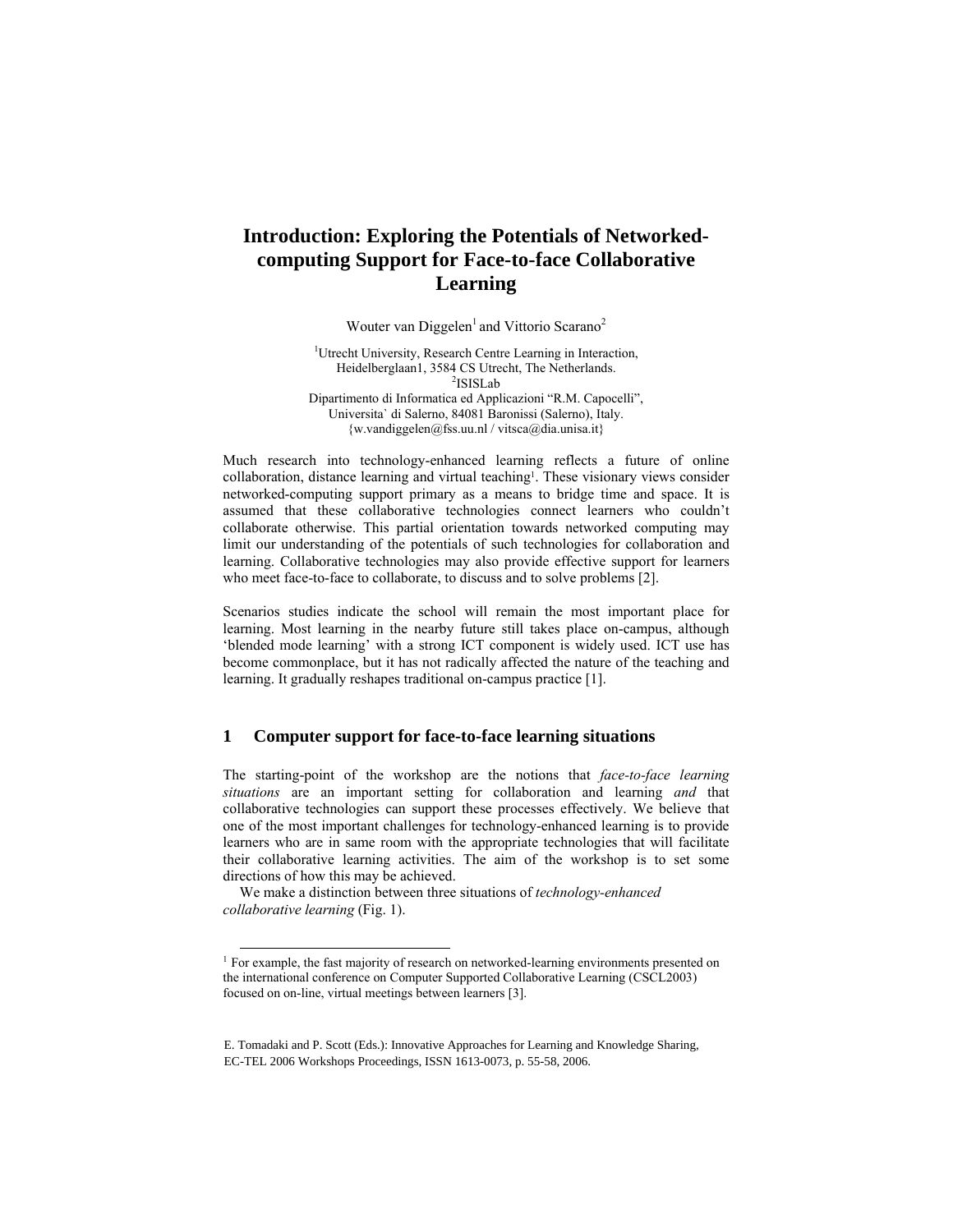In the *first situation* (upper right corner of figure 1), learners interact with a standalone computer model that represents and simulates a certain problem situation. A computer model typically displays processes that change with respect to time. Learners can manipulate the model and get feedback about their intervention by running a simulation. This form of technology-enhanced learning – sometimes referred to as '*single-display groupware*' (SDG) – has received some investment in terms of research.

The *third situation* (lower right corner of figure 1) represents networked learning environments that aim to *connect learners who are dispersed in time and/or space*. The majority of research into technology-enhanced learning focuses on this type of collaboration. For many researchers, it represents the archetypal context for computer supported collaborative learning (CSCL).



Fig. 1. Three technology-enhanced collaborative learning situations.

The participants of the workshop will focus on the second situation (lower left corner of figure 1): networked-computing support for face-to-face collaborative learning situations.

## **2 Workshop Theme**

The theme of networked-computing support for face-to-face collaborative learning has received relatively little attention within the educational community. Still, it seems to be a promising direction for technology-enhanced learning. Collaborative technologies have the potential to create a sustainable effect on classroom practice. The main objective of the workshop is:

to examine face-to-face collaborative learning situations and to discuss the potentials of networked-computing support for these situations.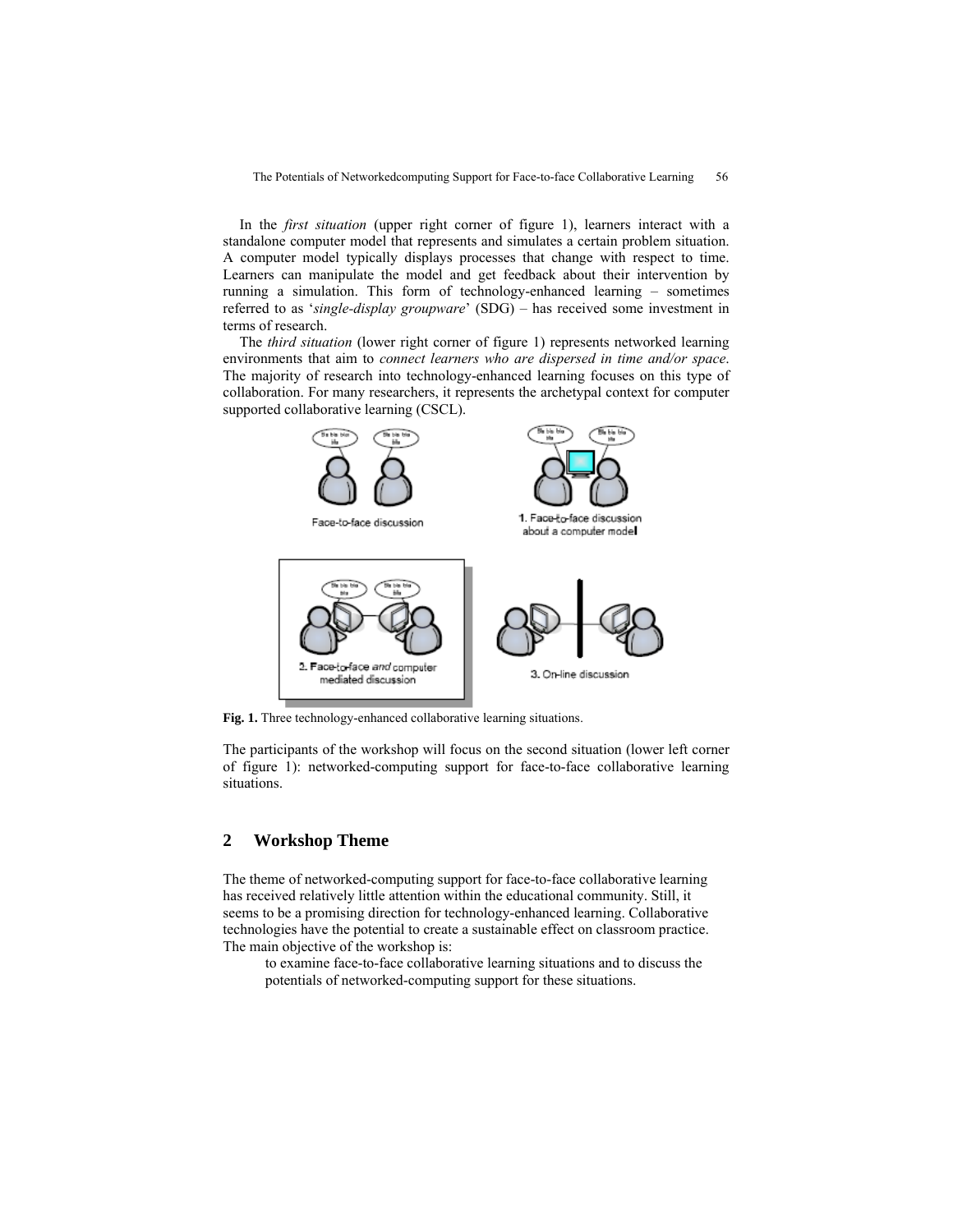#### 57 W. van Diggelen and V. Scarano

The workshop theme will be approached from three perspectives: pedagogical, technical and the perspective of the researchers. These three perspectives are addressed in three different sections.

## **2.1 Pedagogical perspective**

Section I focuses on the pedagogical aspects. Overdijk and van Diggelen focus on the way student groups interact with educational technology. They state that educational technology isn't a stable factor but gets its meaning in practice when students work with the technology. They refer to this process of adaptation as technology appropriation. Technology appropriation helps us to understand why and when new educational technologies work in practice.

Tateo et al. stresses the importance of Participatory Design (PD) to get a better fit between new educational technology and user's activities. PD could reveal issues that may hamper the introduction of educational by involving those who are most affected by the design, i.e. the teachers. Teteo et al. present an explorative study that they carried out among a group of Italian teachers. They conclude that pedagogical support is needed for successful implementation of educational technology in the classroom.

Lotan-Kochan et al. also focus on the teacher. They found that teachers identified several tasks that are crucial during computer supported collaborative learning. The challenge is to provide teachers with the appropriate support – technological as well as pedagogical – that enables them to carry out these tasks effectively.

#### **2.2 Technical perspective**

Section II focuses on technological aspects of computing support for face-to-face collaborative learning situations.

*Malandrino and Manno* present a computer-networking architecture that takes into account the specific requirements that arise from the on-campus technical situation. They present an architecture whose goal is to minimize impact on management and leverages on the LAN setting to ensure extendibility, easy deployment and a uniform work environment by hiding the client-server architecture with a dynamic discovery protocol for bootstrap.

*De Chiara and Volpe* discuss the development of FireFly, a modular system that allows extensibility and composability. FireFly is written using AJAX, a set of technologies for developing rich web-based application that follow the client-server paradigm. Authors' objective is to develop a client-server system that can be executed smoothly on usual desktop PC, requesting the lesser possible installation effort and achieving enough expandability to allow further extensions'.

#### **2.3 Researchers perspective**

From the articles that take a pedagogical perspective one can conclude that there is still a lot of research needed that will increase our understanding of when, how and